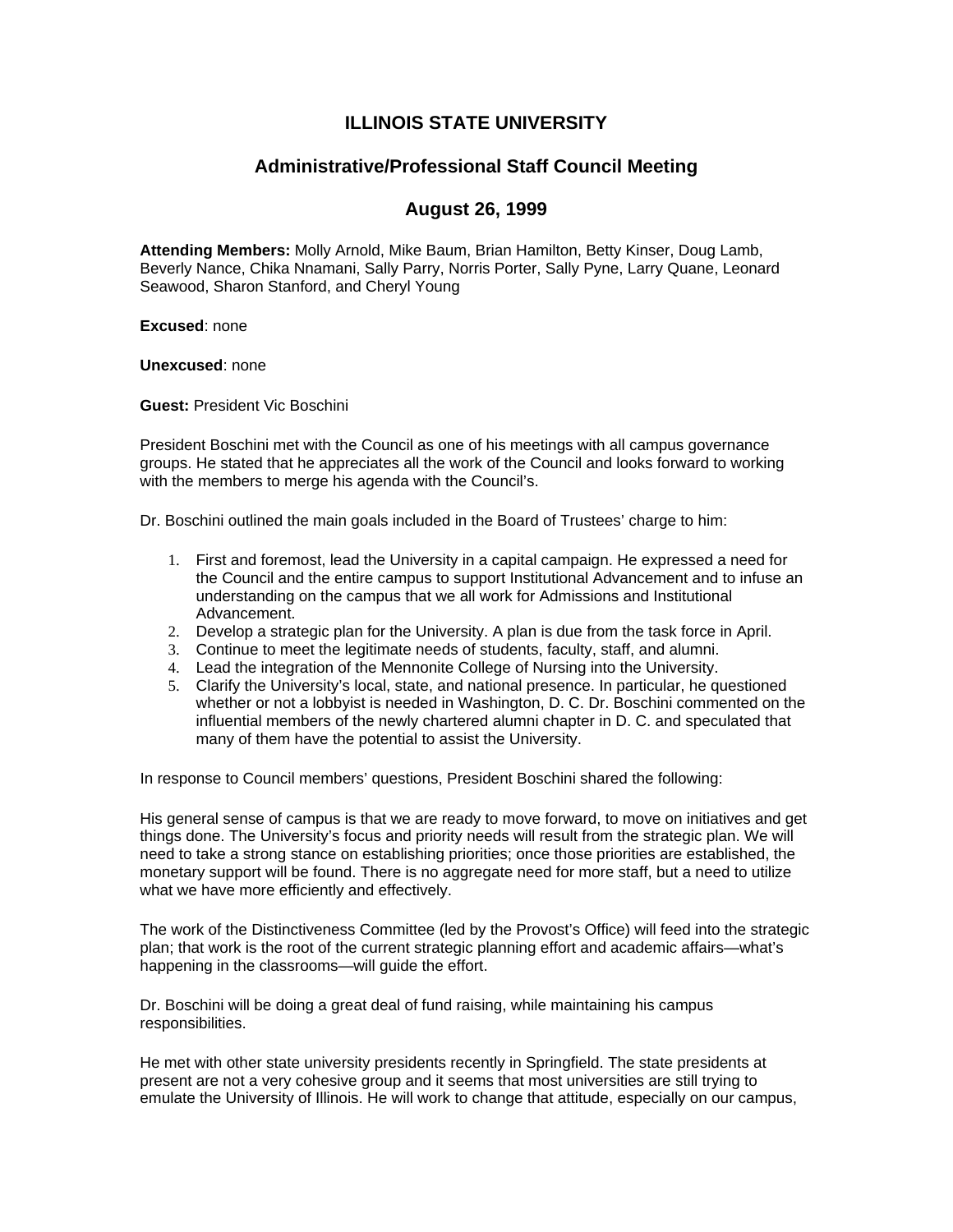to establish a position that promotes what we do and what we are, rather than trying to replicate the flagship institution. Also in Springfield, he met Senator Rock for the first time and looks forward to building a working relationship with him. The Illinois Board of Higher Education is involved in several initiatives that Illinois State is not part of, although perhaps we should have gotten involved in the past in some of the initiatives. We need to get our initiatives in sync with the IBHE's. The legislature is considering resuming control of the income fund. Consequently, we need to educate the citizenry to lessen their criticism of higher education spending and processes and to encourage a better understanding of the academic environment. It is apparent that there is much work for Illinois State in external relations.

We need to strive to balance student enrollments with services provided, and focus on recruiting and retaining fou- year students. A major goal is to continue to focus on recruiting brighter students.

The biggest surprise upon assuming the presidency for Dr. Boschini is that every minute is programmed and there is little room for spontaneity, a trait Dr. Boschini readily admits he enjoys. What he likes best about his new job: everything else (except the lack of opportunity for spontaneity), especially meeting with people.

The best assistance the Council can provide for the president is to support his initiatives and to let him know when we disagree with them. He advises staff to not take disagreements personally, and he asks us to support his initiatives, or convince him otherwise.

Dr. Boschini sees himself as the chief fund raiser for the University and the staff as the "idea people." This is a new role for the president at Illinois State, but raising private dollars is absolutely critical. His plans for cultivating the University's many publics are guided by Institutional Advancement's identification of the individuals and constituent groups on which he should focus.

A major university need is to get permanent administrators. Searches are being conducted this fall for the Vice Presidents for Student Affairs and Business and Finance; in the spring we will search for a Vice President for Institutional Advancement. President Boschini observed that these searches will, however, take a great deal of time.

AP Council President Baum thanked Dr. Boschini for talking with the Council and expressed a desire for continuing open channels of communication with him.

#### **Minutes**

The minutes of the May 26, 1999, Council meeting were approved, with revision of Quane's report of the Board of Trustees meeting on May 7 to read: "At the May 7 BOT meeting, reports addressed three major topics: the Governor's proposed FY00 budget, the Y2K Report, and the new faculty personnel policies. The budget is still pending, but it seems hopeful that the College of Business and the Shroeder Hall projects may be funded. The Trustees officially appointed Dr. Victor J. Boschini as the 16<sup>th</sup> President of the University. The Academic Plan was approved. The gate on the west side of the Quad was officially named "The Abraham Lincoln Gate."

#### **President's Remarks—Mike Baum**

Baum welcomed Council members back after the summer break from Council meetings and welcomed Martin Jackson to the Council to complete the term of Leonard Seawood who is leaving the University at the end of August. He also announced that Jane Reggio, past AP Council President, is leaving Illinois State during the fall semester to join her husband who has taken a position at West Point.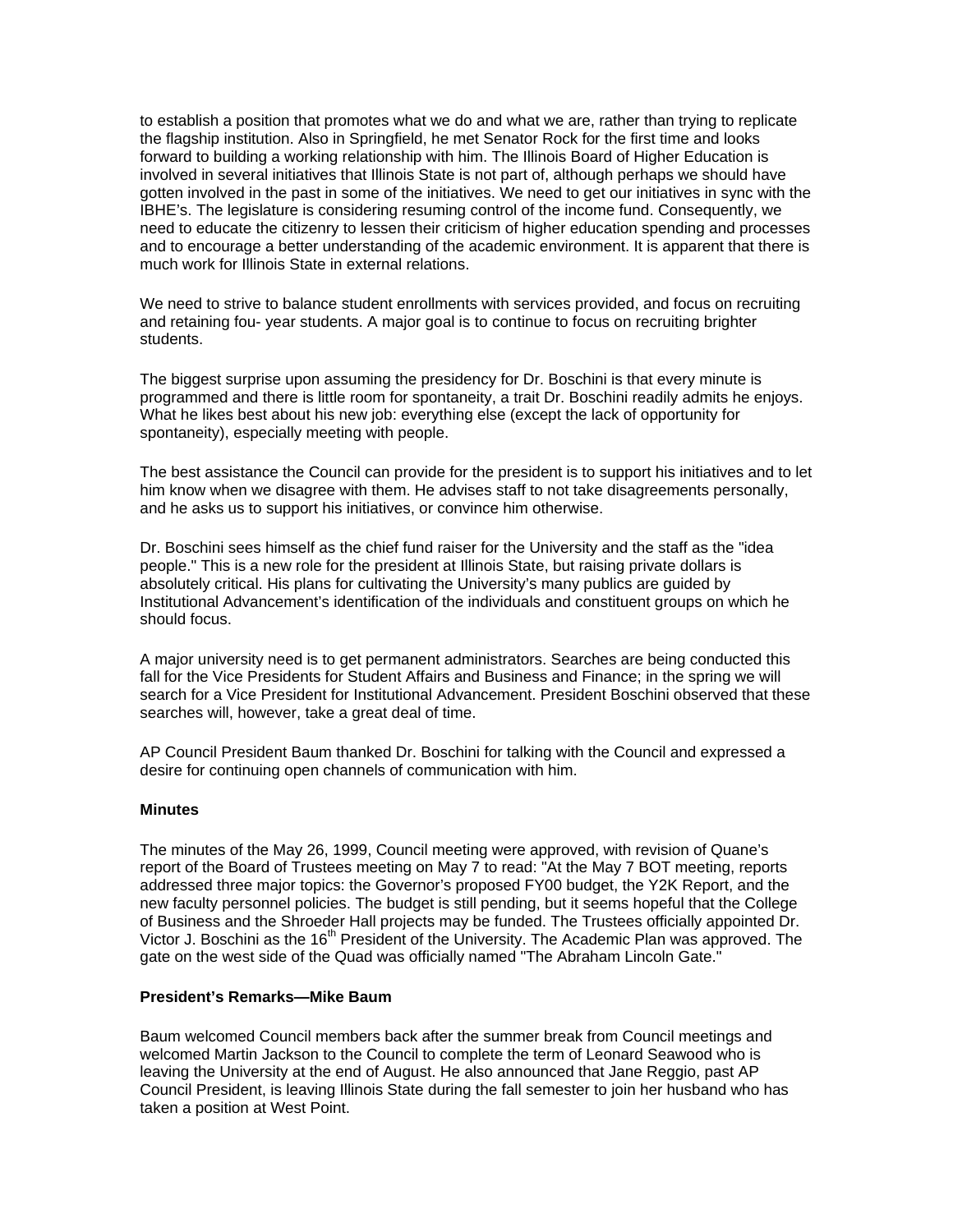### New Elected Leaders in Campus Governance

Since the Council's May meeting, the following have been elected:

*Academic Senate:* Curtis White, Chair; Chris Knox, Vice-Chairperson; Barbara Kurtz, Secretary

*Civil Service Council:* Paul Schobernd, Chair; Christa Lawhun, Vice Chair; Sharon Foiles, Secretary; Martha Burk, Treasurer

*Student Government Association:* VaNatta Ford, President

On behalf of the Council, Baum offered congratulations to these officers.

## Campus Communication Committee

The Campus Communication Committee met a couple of times over the summer to discuss how to improve the committee's communication with the President and the Board of Trustees. If Council members have ideas about this, please let Baum know. He attended the July BOT meeting and found is very refreshing and productive.

#### Status of the University Sick Leave Bank

Baum distributed a memo from Tom Fowles, Human Resources Benefits Manager, that presents statistics about the Sick Leave Bank—a total of 457 days has been donated. The memo also states that no one requested benefits from the bank in FY99, and over the next year the policy will be reviewed to explore ways to broaden membership and usage.

#### Vacancies on the AP Grievance Committee

Carolyn Bartlett has contacted Baum about recent resignations that have resulted in vacancies on this committee. Baum has received from Mike Schermer the names of potential replacements, based on the highest vote-getters in the pertinent election; Baum will contact those staff to ascertain their willingness to serve out the remaining terms and will inform the Council of new committee members through e-mail.

## **Liaison's Remarks—Sharon Stanford**

Stanford announced that long-time university staff member, Arlene Johnson (Provost's Office), will be retiring from the University at the end of September. She will be greatly missed and Council members will be invited to a farewell event for her.

#### **Committee Reports**

#### Illinois State University Foundation Board—Larry Lyons

The Foundation Board of Directors met June 5, 1999, and had a strong meeting with record attendance. Annual gifts for FY99 will exceed last year, resulting in another record fund-raising year. Planning, involving off-campus consultants, on the upcoming capital campaign continues. The Theatre at Ewing project met the fund-raising goal and a groundbreaking ceremony has occurred and construction has begun. The Foundation will finance the project to cover the time between the beginning of construction the fulfillment of pledges (e.g., a construction loan). Five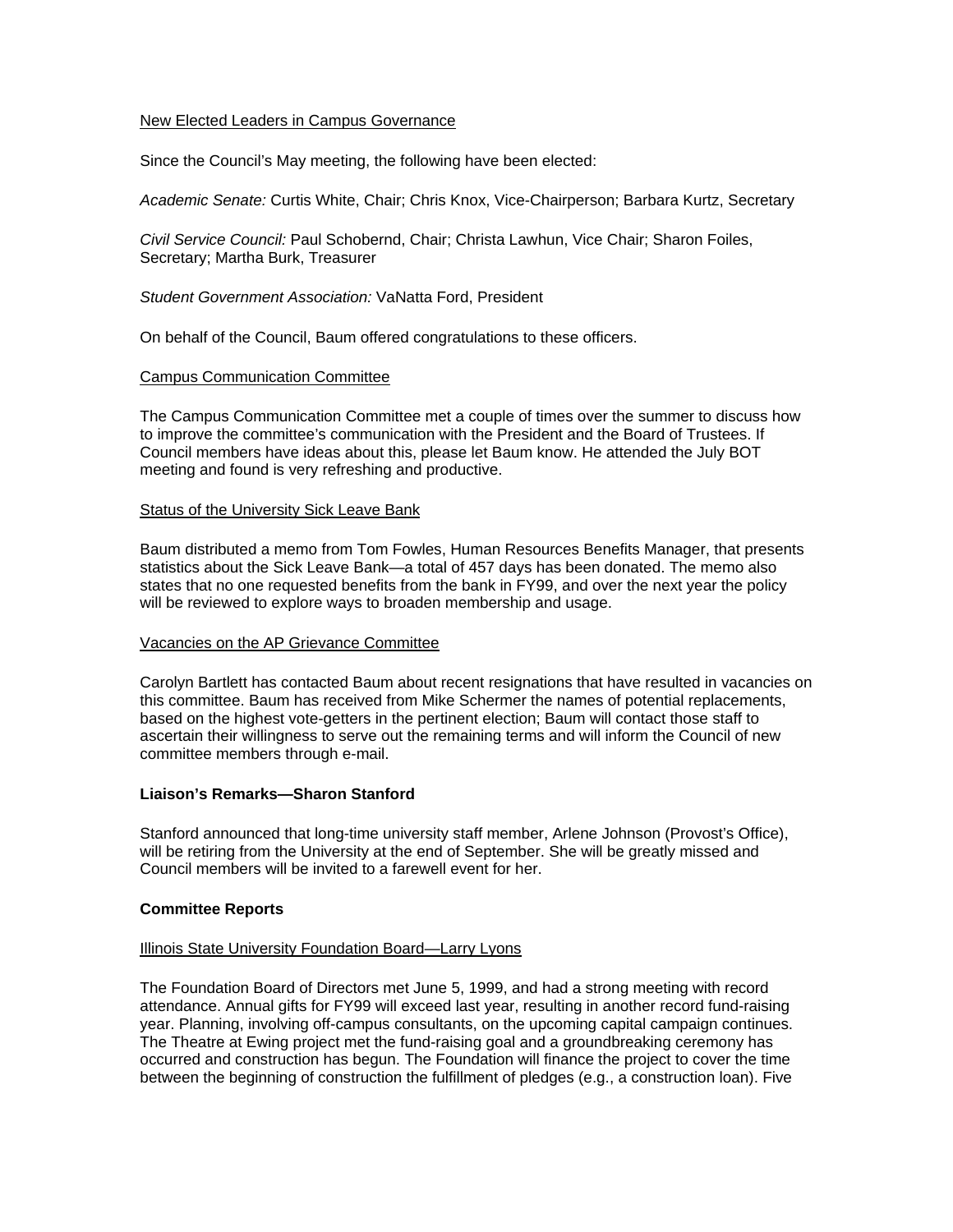board members were reappointed at the meeting. The board meeting was very positive, and members continue to work closely with the University toward the common goal.

### Board of Trustees (BOT)—Larry Quane

The Board of Trustees met in July and discussed the following topics:

*Construction on campus.* The campus is a very vibrant place right now, with more construction going on now than in 30 years.

### *Report on Undergraduate Education*

*Results Report*. This report is for the Illinois Board of Higher Education (IBHE) and replaces the PQP report. Illinois State continues to be productive and the IBHE is now recognizing it.

*Fees.* The BOT set fees below the disposable income index, less than 3.5% overall.

*Campus Communication Committee.* The committee is planning to examine how they do what they do and cross-communication. We need to be more proactive in encouraging campus access to the BOT through this committee.

## Facilities Naming Committee—Larry Quane No report.

#### Awards Committee—Bev Nance

The committee will not meet again until January. This joint venture with the Civil Service Council seems to be more successful each year.

#### Parking Committee—Chika Nnamani No report.

#### Performance Appraisal Review Committee—Molly Arnold

This committee involves collaborative efforts among Civil Service and AP staff on behalf of the entire University, incorporating discussions of all aspects of performance appraisals. The committee is researching various models, particularly those that include developmental aspects and encourage collaboration between the reviewers and the reviewees. If Council members are aware of performance appraisal models, please let Arnold know.

#### Childcare Task Force—Sally Parry for Jane Reggio

Parry distributed an executive summary of the "Report of the Childcare Task Force." The report is available from the Provost's Office.

Stanford, a representative on the Community Action Network, added that the network is focusing on educating parents regarding quality childcare, and pointed out that these efforts coincide with this year's university theme, "Consider the Children." If you would like to become involved in the theme activities, contact Stanford or Margaret Haefner (Provost's Office).

## **Old Business**

#### A-P Orientation and Mentoring Program—Betty Kinser